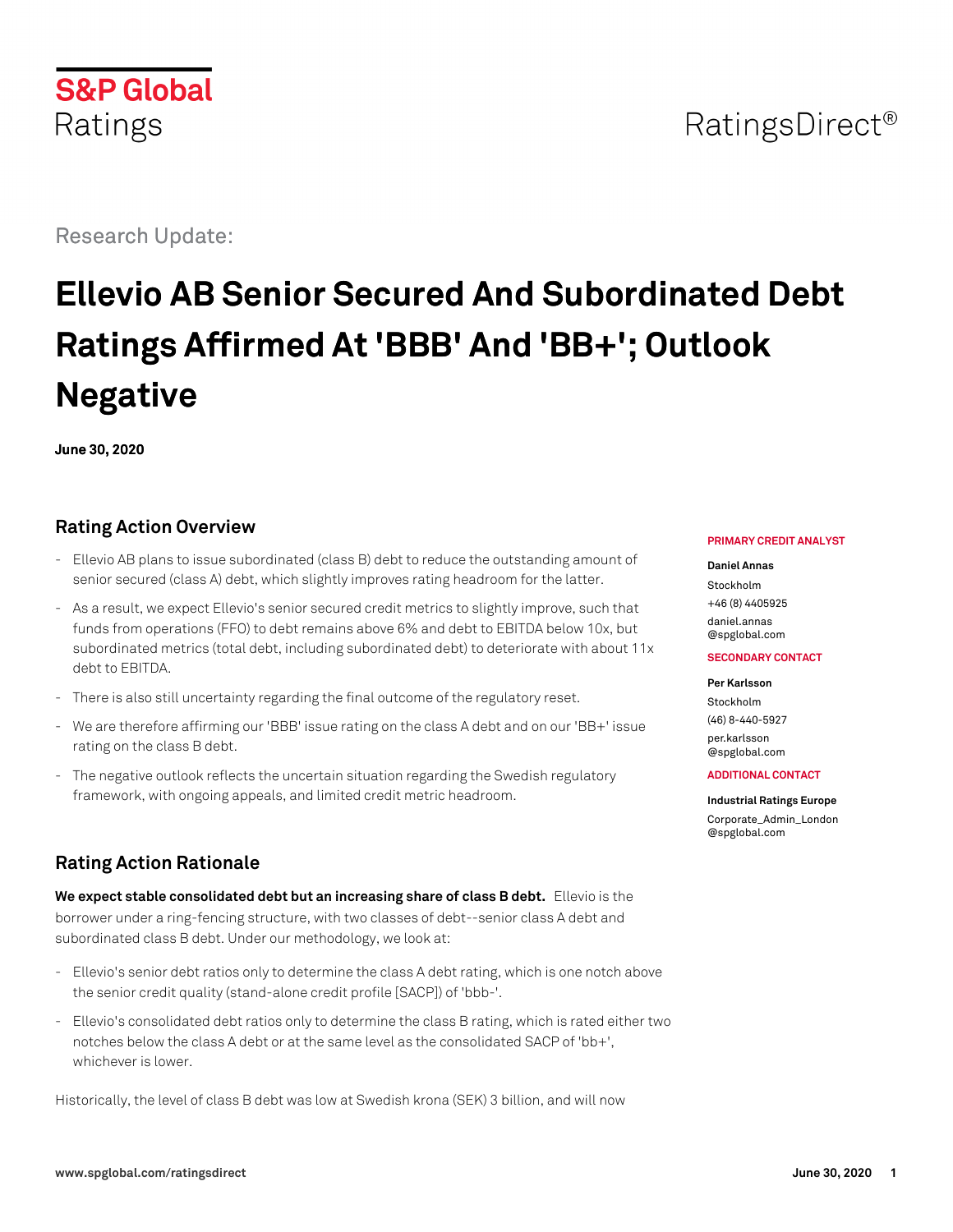increase to SEK4 billion. The planned transaction will increase the proportion of class B debt to about 10% of total debt, from 7.6% previously, although overall debt remains unchanged. As a result, the ratios underpinning our class A rating are stronger, while the consolidated ratios are weaker. The weaker earnings reflect profitability pressure from the Swedish regulatory update. We have therefore lowered the consolidated SACP to 'bb+' from 'bbb-' on the class B debt, which has no effect on the class B debt rating of 'BB+', since it is already two notches below the 'BBB' class A rating.

#### **Pending uncertainties regarding the Swedish regulatory framework continue to constrain the**

rating. On June 1, 2020, the regulator updated its weighted-average cost of capital (WACC) calculation in its pronouncement related to ongoing court appeals from distribution system operators (DSOs) in Sweden. The regulator presented a WACC of 2.35%, up from the 2.16% it announced in June 2019 but still below the 5.85% in the previous regulatory period. We understand that the WACC of 2.35% still depends on the Swedish court outcome, but expect a decision from the court of first instance before year end. In our view, Sweden's WACC for DSOs is still among the lowest in Europe. We will monitor the outcome from the appeal court, which we also understand will be announced later this year. We could lower our assessment of the Swedish regulatory framework if, for example, Ellevio was unable to carry forward under-recovered amounts from previous regulatory periods.

**Ellevio will maintain high capital expenditure (capex) in the coming two years and, together with flexible financial policy, maintain credit metrics above our thresholds.** Ellevio will continue to invest heavily during 2020 and 2021, with investments of SEK3.3 billion-SEK 3.4 billion annually. As a result of these investments, the company's regulatory asset base (RAB) will increase, consequently enabling it to achieve higher regulatory income. We forecast that Ellevio's RAB will increase to about SEK41 billion by 2023 from about SEK31.4 billion in 2019. As a result, we expect to see a decline in revenue of about 8% in 2020, and EBITDA to decrease from about SEK4 billion to SEK3.6 billion in 2020 due to the lower WACC. We also expect Ellevio to take several remedial measures to maintain its credit metrics above our thresholds for a downgrade, including:

- Refraining from paying dividends to its owners;
- Carrying forward unutilized revenue from the two previous regulatory periods; and
- Borrowing up to 5% of the coming 2023-2027 regulatory period's revenue cap to cover lower revenue over the 2020-2023 period.

We therefore believe Ellevio will be committed to maintaining FFO to debt above 6%, and debt to EBITDA below 10x, which we find commensurate with the current class A debt rating. We forecast that Ellevio can keep class A FFO to debt at 6.5%-7.5% in 2020-2022, compared with 7.6% in 2019. This is despite challenging conditions, with significantly lower WACC for the 2020-2023 regulatory period. Nevertheless, we expect class A debt to EBITDA to be very close to our threshold of 10.0x.

#### **We do not expect any forms of shareholder distributions during the current regulatory period.**

The absence of planned interest payments for its shareholder loans results in total loans of SEK26 billion by year-end 2023, compared with SEK20.7 billion in 2019, as interest is added to debt. We view negatively the significant portion of shareholder funds in the capital structure, which are in the form of shareholder loans. However, we exclude the loans from debt in our ratio calculations, reflecting their equity-like features such as subordination, maturities beyond all other debt, and the possibility of accruing interest.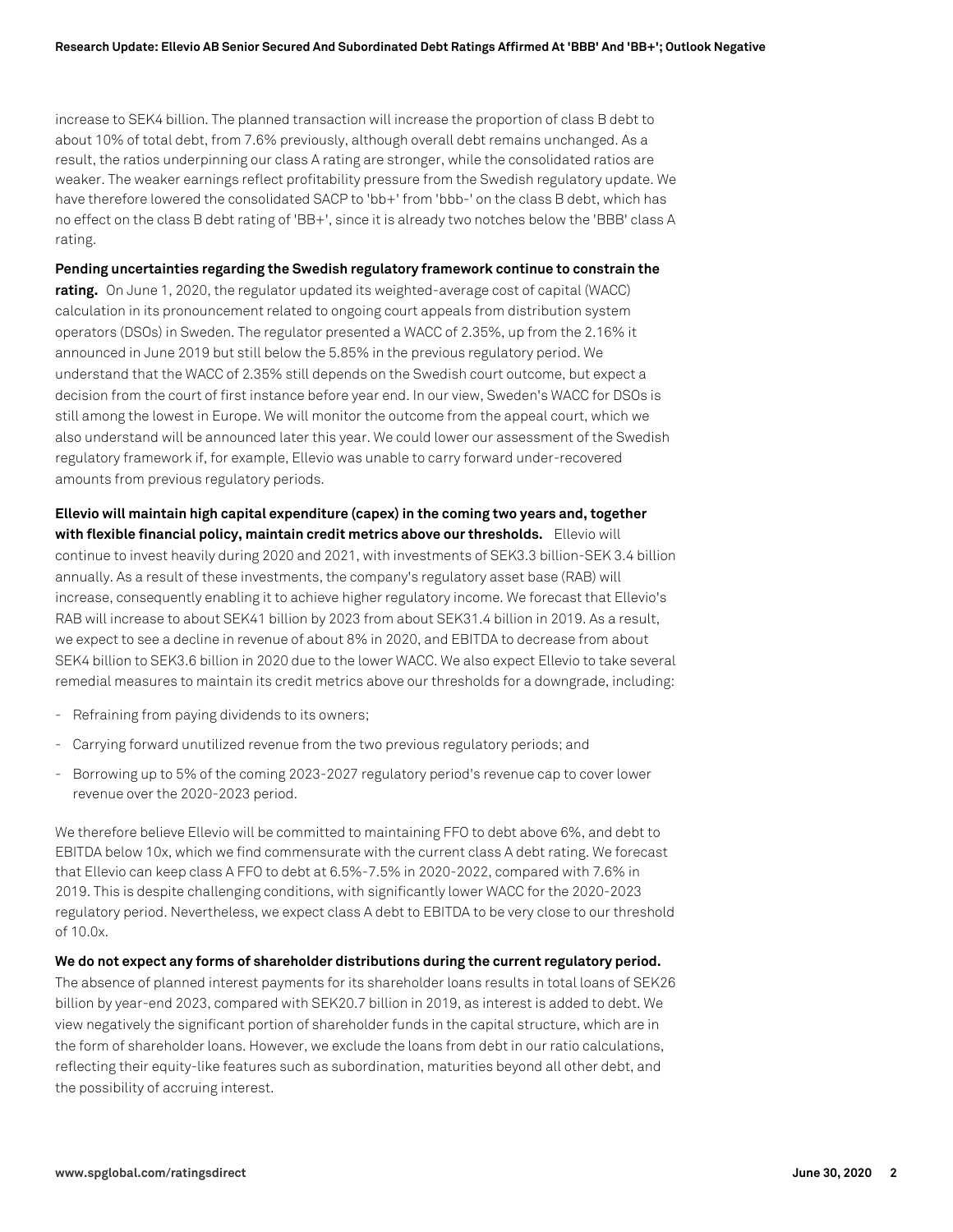## **Outlook**

The negative outlook indicates that we could lower our ratings on Ellevio's senior secured debt (class A) and its subordinated debt (class B) if its financial metrics deteriorate because of the lower revenue in the current regulatory period. A material acquisition or shareholder returns could also pressure the rating.

We also expect Ellevio to maintain debt to EBITDA below 12x for its total debt, including subordinated debt.

## **Downside scenario**

We could lower the rating by more than one notch if we re-assess the Swedish regulatory framework as less than strong. For example, if Ellevio was unable to carry forward under-recovered amounts from previous regulatory periods

We also could lower the ratings if Ellevio was unable to exercise significant flexibility in its financial policy, for example, by lowering shareholder distributions or capex, and this resulted in FFO to debt below 6%, or debt to EBITDA above 10x for the senior debt.

We could lower the subordinated debt rating if we lower the senior debt rating or if debt to EBITDA rises above 12x at the consolidated level, including subordinated debt.

## **Upside scenario**

We could revise the outlook to stable if uncertainties surrounding the regulatory framework for the current period are resolved, for example, when the pending court appeals are settled.

We could also revise the outlook to stable if Ellevio shows exceptional flexibility in its financial policy, resulting in FFO to debt of at least 6%, and debt to EBITDA below 10x with comfortable headroom under our senior secured and subordinated rating thresholds.

# **Company Description**

Together with Vattenfall and E.ON, Ellevio is one of the three largest electricity DSOs in Sweden. Ellevio's market share, in terms of customers, is about 17.5%. It has about 962,000 customers, and operates in four Swedish regional areas, with the majority of its customers in the Stockholm area. As well as delivering electricity, Ellevio is responsible for maintaining and developing its network.

The Government and Energy Markets Inspectorate regulates all of Ellevio's operations, primarily through the Swedish Electricity Act, and by different ordinances. In 2019, the company reported sales of almost SEK7 billion and EBITDA of SEK4 billion (€400 million equivalent).

Ellevio is owned by Omers Infrastructure Holdings (formerly Borealis Infrastructure Management; with a 50% share); two of the Swedish states' buffer funds within the national pension system AP3 (20%) and AP1 (12.5%); and Folksam (17.5%), which acquired Ellevio from Fortum Oyj for about SEK61 billion in June 2015.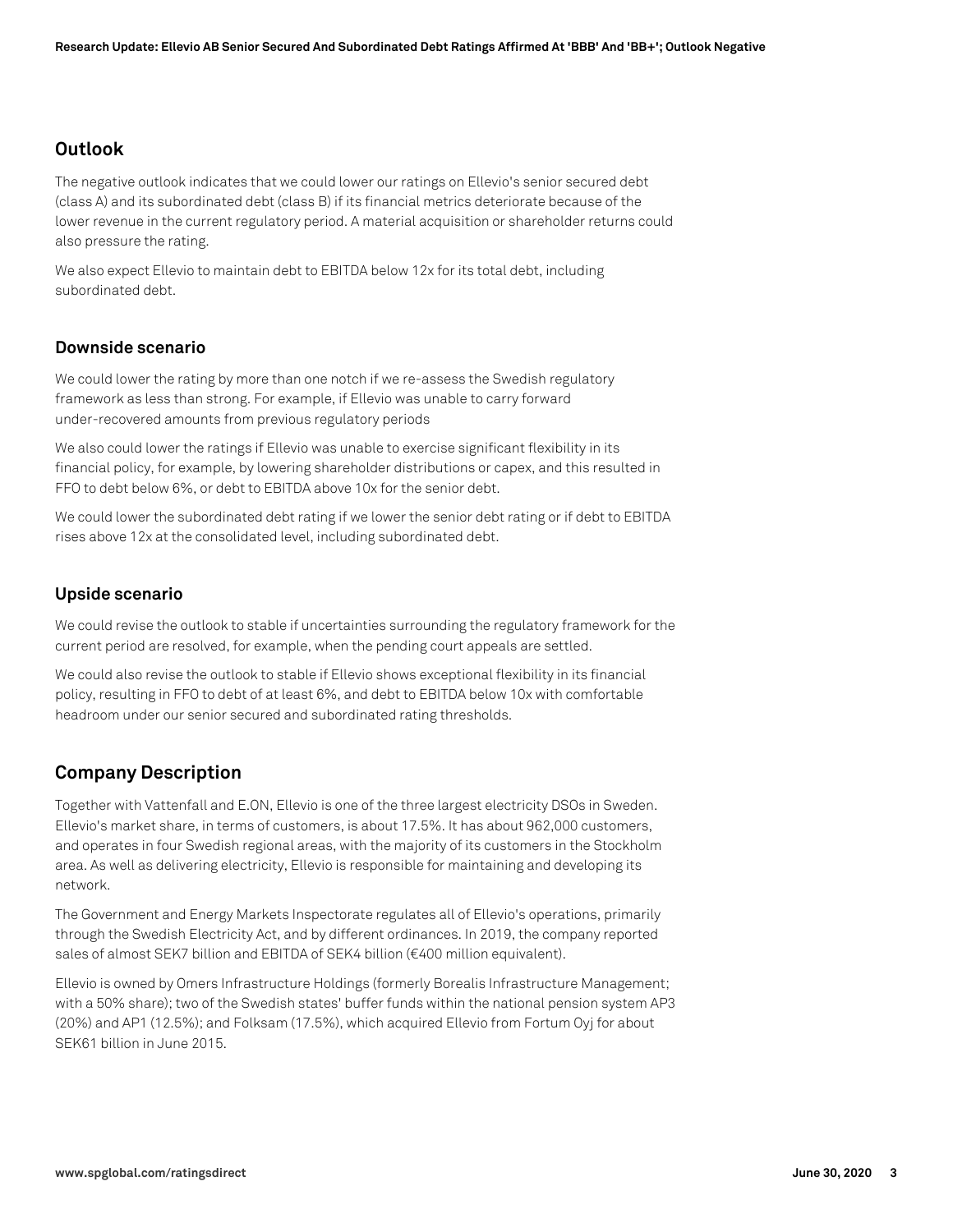## **Our Base-Case Scenario**

### **Assumptions**

- Sweden's GDP will decline 6.4% in 2020, then increase by 4.8% in 2021 and 2.9% in 2022.
- WACC of at least 2.35%, resulting in about 2% lower revenue in 2020 versus 2019, despite a higher RAB.
- EBITDA margins of about 53%-55% for the current regulatory period.
- DSO's can carry forward under-recovered funds from previous periods.
- Up to 5% is borrowed from the upcoming 2023-2027 regulatory period's revenue cap to cover lower revenue over 2020-2023.
- Capex of SEK3.3 billion-SEK3.4 billion in 2020 and 2021. We then expect capex to decline toward SEK2.7 billion-SEK2.9 billion in 2022.
- Subordinated debt will not exceed 10% of total debt.
- No shareholder distributions in 2020-2022.

### **Key metrics**

#### **Ellevio AB (publ)**

| (Mil. SEK)                     | --Fiscal year ended Dec. 31-- |        |               |               |               |
|--------------------------------|-------------------------------|--------|---------------|---------------|---------------|
|                                | 2018a                         | 2019a  | 2020e         | 2021f         | 2022f         |
| Revenues                       | 7.058                         | 6.810  | 6.200-6.300   | 6.500-6.600   | 6.400-6.500   |
| <b>EBITDA</b>                  | 4.321                         | 3.986  | 3.400-3.600   | 3.500-3.700   | 3.500-3.700   |
| RAB                            | 24,900                        | 31.400 | 36,500        | 40,000        | 41,000        |
| Class A--FFO to debt (%)       | 7.1                           | 7.6    | $6.5 - 7.5$   | $6.5 - 7.5$   | $6.5 - 7.5$   |
| Class A--Debt to EBITDA (x)    | 8.3                           | 9.1    | $9.5 - 9.9$   | $9.5 - 9.9$   | $9.5 - 9.9$   |
| Total debt--FFO to debt (%)    | 6.5                           | 7      | $6.0 - 6.5$   | $6.0 - 6.5$   | $6.0 - 6.5$   |
| Total debt--Debt to EBITDA (x) | 9                             | 9.8    | $10.5 - 11.0$ | $10.5 - 11.0$ | $10.5 - 11.0$ |

\*All figures adjusted by S&P Global Ratings. a--Actual. e--Estimate. f--Forecast. RAB—Regulatory asset base. FFO—Funds from operations. SEK—Swedish krona.

# **Liquidity**

We view Ellevio's liquidity as strong and expect it to remain strong. We believe that available liquidity sources should exceed forecast near-term cash outflows by 2.0x. In our assessment of liquidity, we also factor in qualitative factors, such as the company's sound relationships with banks, satisfactory standing in credit markets, and likely ability to absorb high-impact, low-probability events with limited refinancing. We assume that Ellevio will maintain adequate headroom under its financial covenants.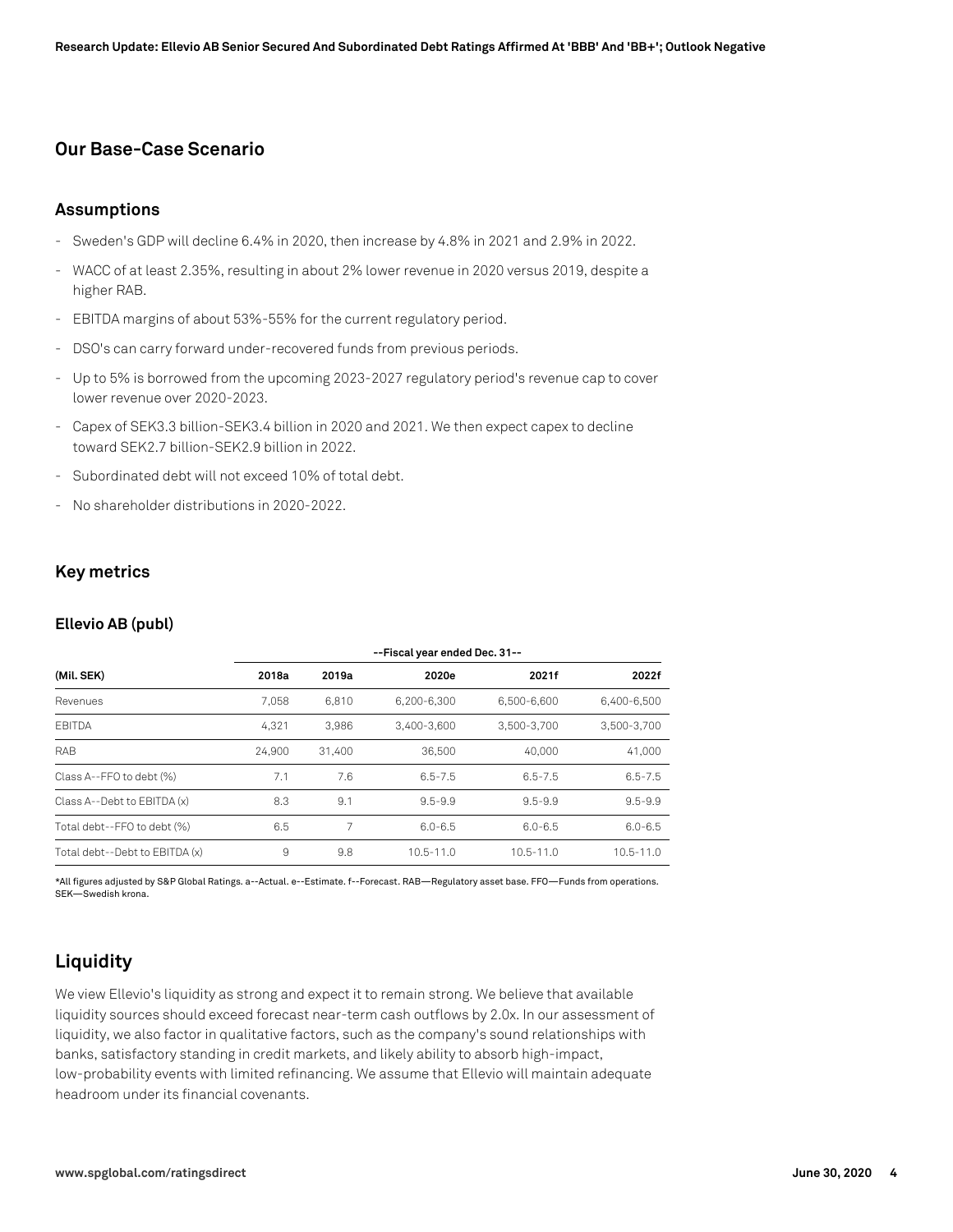Principal liquidity sources as of March 31, 2020, include:

- Forecast FFO of about SEK2,500 million.
- Available cash and marketable securities of about SEK20 million.
- Access to committed credit lines of about SEK3,500 million.
- Green bond issuance totaling SEK1,650 million in June 2020.
- Working capital inflows of about SEK330 million.

Principal liquidity uses, for the same period, include:

- Capex of about SEK3,300 million over the next 12 months.
- Debt repayment of SEK600 million in the coming 12 months.

## **Covenants**

The credit facility contains covenants for lock-up of 10.75x, and for default, stipulating debt to EBITDA of 12.00x and interest coverage of 1.7x and 1.2x for senior debt. It also contains lock-up and default covenants for total debt, with debt to EBITDA at 11.9x and 13x respectively.

Ellevio complies with the debt-maturity limitations in the documentation, and has met all of its financial covenants in the past.

## **Issue Ratings - Subordination Risk Analysis**

## **Capital structure**

Ellevio is the operating company in the Ellevio group, which comprises four holding companies. The ultimate owners are international investor OMERS Infrastructure; two Swedish national pension funds (AP3 and AP1); and Swedish mutual insurance company Folksam. Following debt refinancing, Ellevio and its immediate holding company Ellevio Holding 4 AB have formed a ring-fenced financing structure, with Ellevio as the borrower.

Ellevio issues two types of debt, senior (class A) and subordinated (class B). We analyze the group in two steps because we assess the subordinated debt as having a greater risk of default than the senior debt. This is because the subordinated debt would be paid after the senior debt, and has no claim on the security until the senior debt is paid, and its default could not cause the senior debt to default.

- Class A debt is rated 'BBB' based on credit metrics excluding the subordinated debt, and including one notch of uplift for various structural features, in particular the additional protection from the deferral of the subordinated debt interest and principal if the financing group had insufficient cash to make the payments due.
- Class B debt is rated 'BB+' based on credit metrics including senior and subordinated debt.

We rate Ellevio's senior secured debt one notch higher than the SACP because of structural features designed to increase cash flow certainty for the debtholders. These features include:

- Restrictions on mergers, acquisitions, and asset disposals, and a share pledge over the assets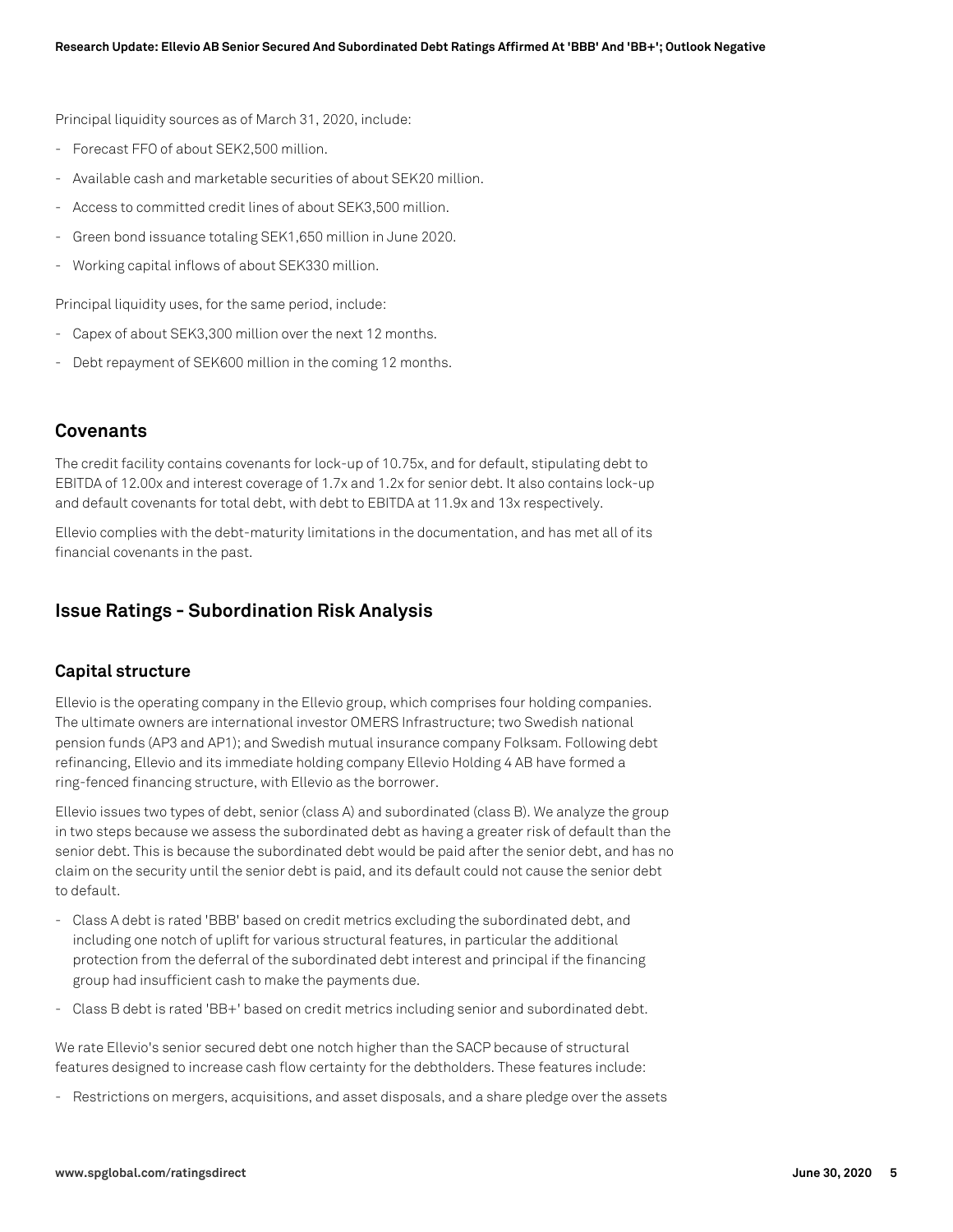and shares of the operating and holding company (to the extent allowed by legislation). Security over fixed assets, such as real property and business mortgages are, however, not material in relation to secured debt.

- Dividend- and debt-restricted payment conditions and a covenanted liquidity structure that should, in our opinion, allow Ellevio's financing group to manage temporary cash flow shocks.
- An automatic 12-month standstill period after an event of default, during which time creditors can take control of Ellevio and either aim for operational recovery or sell the shares in the operating and immediate holding company.
- Prudent management of foreign exchange, refinancing, and counterparty risks.

# **Ratings Score Snapshot**

## **Class A Issue Rating: BBB/Negative**

Business risk: Excellent

- Country risk: Very Low
- Industry risk: Very Low
- Competitive position: Strong

Financial risk: Aggressive

Cash flow/Leverage: Aggressive (low volatility table)

Anchor: bbb

Modifiers

- Diversification/Portfolio effect: Neutral (no impact)
- Capital structure: Neutral (no impact)
- Liquidity: Strong (no impact)
- Financial policy: Neutral (no impact)
- Management and governance: Satisfactory
- Comparable rating analysis: Negative (-1 notch)

Stand-alone credit profile: bbb-

- Structural enhanced debt: +1 notch

## **Class B Issue Rating: BB+/Negative**

Business risk: Excellent

- Country risk: Very Low
- Industry risk: Very Low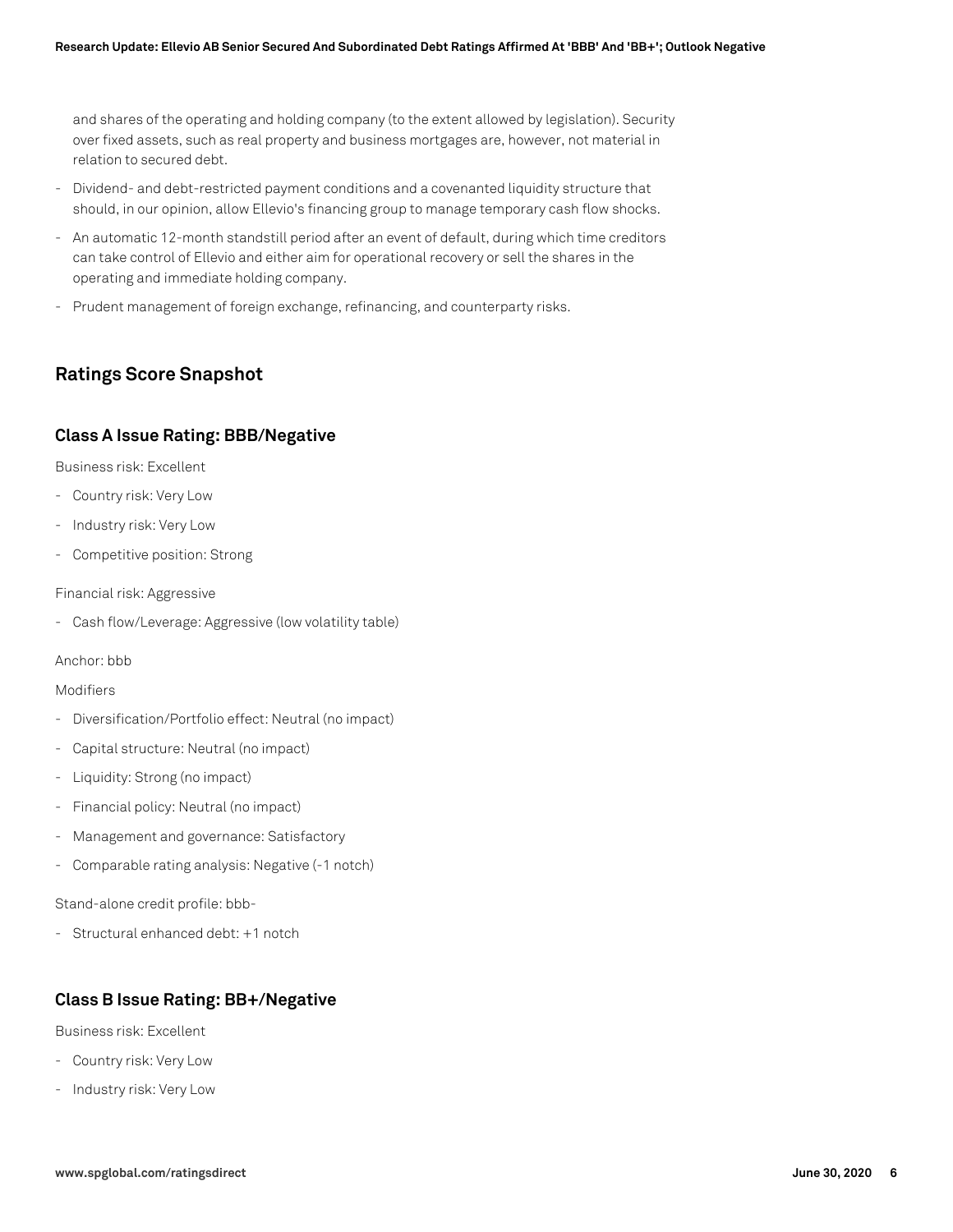- Competitive position: Strong

Financial risk: Highly leveraged

- Cash flow/Leverage: Highly leveraged (low volatility table)

Anchor: bbb-

Modifiers

- Diversification/Portfolio effect: Neutral (no impact)
- Capital structure: Neutral (no impact)
- Liquidity: Strong (no impact)
- Financial policy: Neutral (no impact)
- Management and governance: Satisfactory
- Comparable rating analysis: Negative (-1 notch)

Stand-alone credit profile: bb+

## **Related Criteria**

- General Criteria: Group Rating Methodology, July 1, 2019
- Criteria | Corporates | General: Corporate Methodology: Ratios And Adjustments, April 1, 2019
- Criteria | Structured Finance | General: Counterparty Risk Framework: Methodology And Assumptions, March 8, 2019
- Criteria | Corporates | Utilities: Rating Structurally Enhanced Debt Issued By Regulated Utilities And Transportation Infrastructure Businesses, Feb. 24, 2016
- Criteria | Corporates | General: Methodology And Assumptions: Liquidity Descriptors For Global Corporate Issuers, Dec. 16, 2014
- Criteria | Corporates | General: The Treatment Of Non-Common Equity Financing In Nonfinancial Corporate Entities, April 29, 2014
- Criteria | Corporates | Utilities: Key Credit Factors For The Regulated Utilities Industry, Nov. 19, 2013
- General Criteria: Country Risk Assessment Methodology And Assumptions, Nov. 19, 2013
- General Criteria: Methodology: Industry Risk, Nov. 19, 2013
- Criteria | Corporates | General: Corporate Methodology, Nov. 19, 2013
- General Criteria: Methodology: Management And Governance Credit Factors For Corporate Entities, Nov. 13, 2012
- General Criteria: Stand-Alone Credit Profiles: One Component Of A Rating, Oct. 1, 2010
- General Criteria: Use Of CreditWatch And Outlooks, Sept. 14, 2009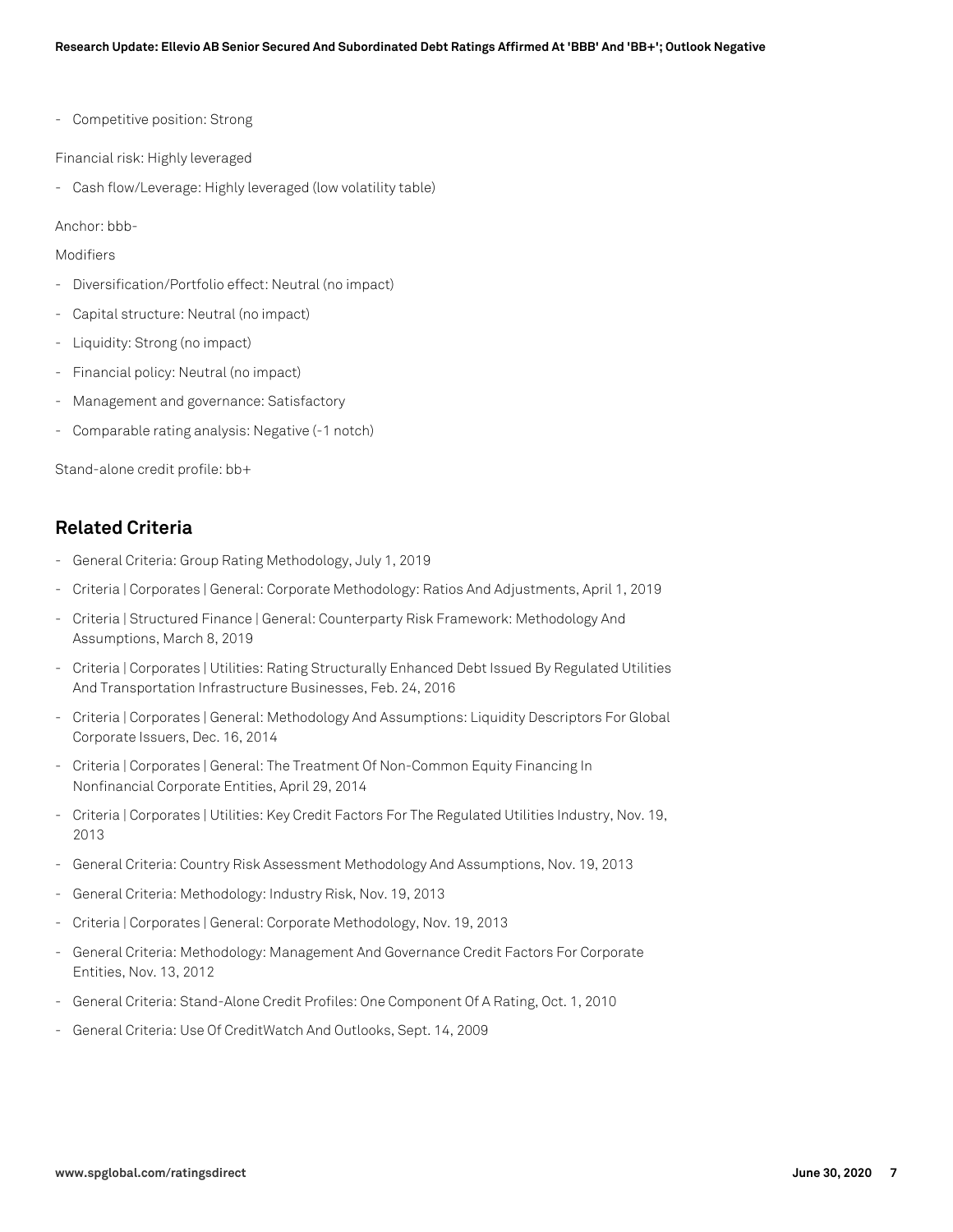## **Related Research**

- Credit FAQ: Are Regulatory Framework Changes Threatening The Credit Quality Of Swedish DSOs?, Aug. 21, 2019.
- Outlook On Ellevio's Senior Secured And Subordinated Debt Revised To Negative; 'BBB' And 'BB+' Ratings Affirmed, July 2019.

# **Ratings List**

#### **Ratings Affirmed**

| Ellevio AB                  |              |  |  |  |
|-----------------------------|--------------|--|--|--|
| Senior Secured BBB/Negative |              |  |  |  |
| Subordinated                | BB+/Negative |  |  |  |

Certain terms used in this report, particularly certain adjectives used to express our view on rating relevant factors, have specific meanings ascribed to them in our criteria, and should therefore be read in conjunction with such criteria. Please see Ratings Criteria at www.standardandpoors.com for further information. A description of each of S&P Global Ratings' rating categories is contained in "S&P Global Ratings Definitions" at https://www.standardandpoors.com/en\_US/web/guest/article/-/view/sourceId/504352 Complete ratings information is available to subscribers of RatingsDirect at www.capitaliq.com. All ratings affected by this rating action can be found on S&P Global Ratings' public website at www.standardandpoors.com. Use the Ratings search box located in the left column. Alternatively, call one of the following S&P Global Ratings numbers: Client Support Europe (44) 20-7176-7176; London Press Office (44) 20-7176-3605; Paris (33) 1-4420-6708; Frankfurt (49) 69-33-999-225; Stockholm (46) 8-440-5914; or Moscow 7 (495) 783-4009.